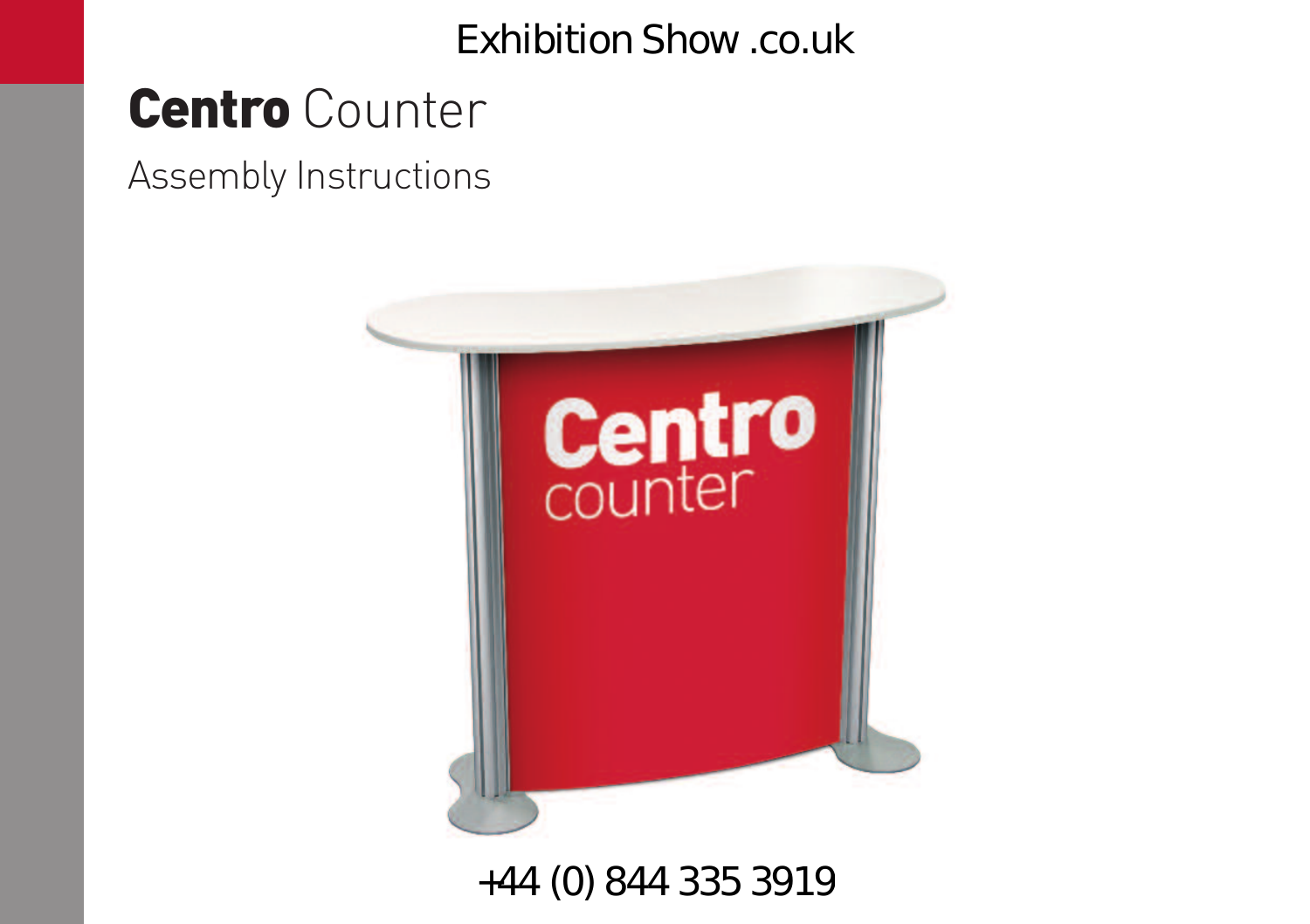

Affix first curved profile flush with bottom of both 8-way posts ensuring the cut out in both triangular stealth plates face inwards (as shown).





Assemble vertical profiles to the curved profile ensuring that the graphic fixing strip is adjacent to the post and facing forward (convex side).



+44 (0) 844 335 3919



Attach second curved profile to both posts and both verticals ensuring the top of the profile is flush with the top of the triangular stealth plates. Tighten clamp screws to secure in place.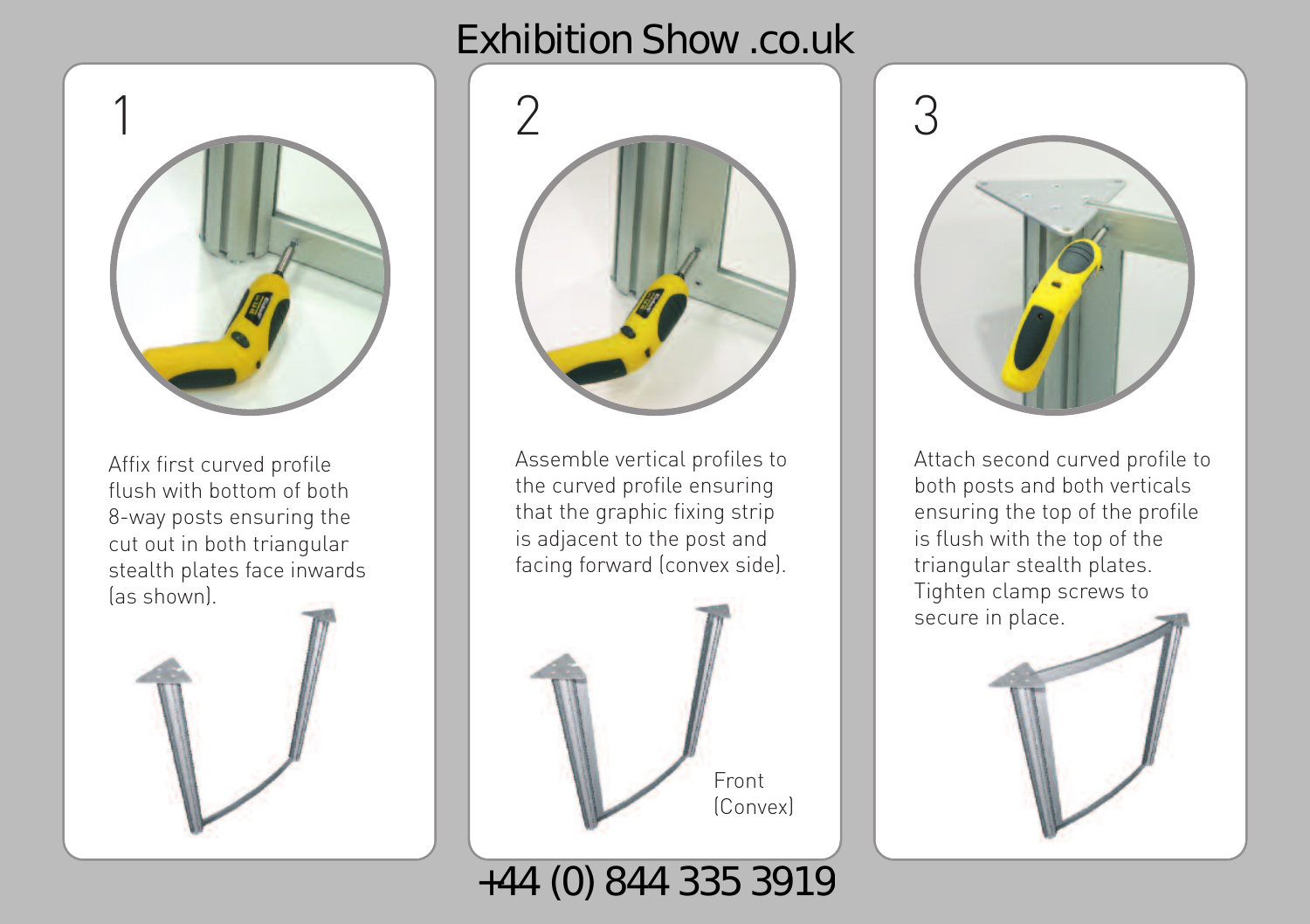

Remove counter top from slip bag and spread bag on floor. Position counter top on bag with screw fixing holes facing upwards.



Turn assembled post and profile assembly over and align stealth plates with fixing holes on Counter top.







Insert all six fixing screws supplied and tighten to secure Counter top.